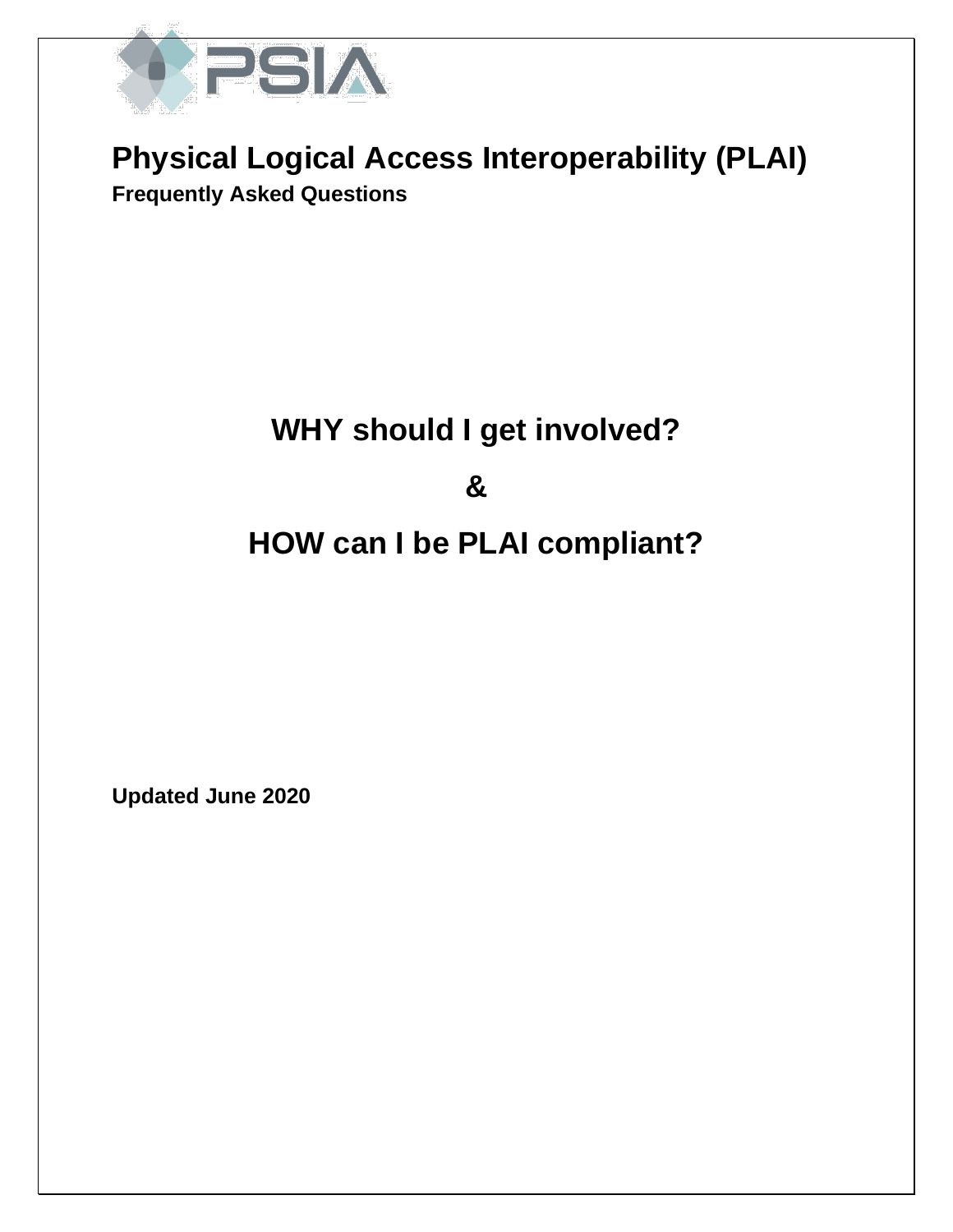

### Introduction

The PSIA has been very successful in demonstrating the reality of the standards that we have developed. Through PLAI demonstrations and presentations, the industry has seen how to share identities and credentials across multiple PACS, with concepts like roles and locations also impacting on the access that cardholders have and/or the systems that they can also interact with.

There are a number of key participants at the industry events where PLAI has been presented and these vendors, integrators, consultants, and enterprise customers have a range of questions – from "How does it work?" (in different scenarios), through to "What's in it for me?". The intent of this document is to provide the answers for these questions.

#### Questions and Responses

#### **1. How does a PACS vendor become PLAI compliant?**

a. After implementing PLAI, the PACS vendor must use the test tools associated with the PLAI profile. If the vendor successfully passes the test, a compliance certificate will be sent to the PSIA for review. Once this has been validated, member companies will be able to have their product/company referenced on the PSIA website as being PLAI compliant.

#### **2. How do I know which PACS are PLAI compliant?**

a. The PSIA site will reference all products which have passed the test tools and therefore are compliant with the PSIA specifications, including PLAI.

#### **3. Where can I get access to the PLAI agent?**

a. Commercial PLAI agents are publicly available from two sources: Cruatech and Johnson Controls. Other vendors may develop PLAI agents and make them available to their customers.

#### **4. What sort of licensing is involved in having the existing PLAI agent available?**

a. The PSIA has a downloadable file which has documents providing information needed to develop and test a PLAI adapter.

#### **5. As a PACS vendor, will customers be demanding that I am PLAI compliant?**

a. We believe so. PLAI compliance will be necessary to achieve the full benefits of the profile and interoperability with other PACS and other downstream systems. PLAI compliance also has benefits in normalizing data between different systems.

#### **6. When will PLAI be available?**

a. It is now…. At <https://psialliance.org/all-about-plai/>

#### **7. Where can I find out/read more?**

a. The PSIA site has information about the specifications and profiles including PLAI. technical information and the specs themselves can be found at this link: <https://psialliance.org/legacy-specs/>.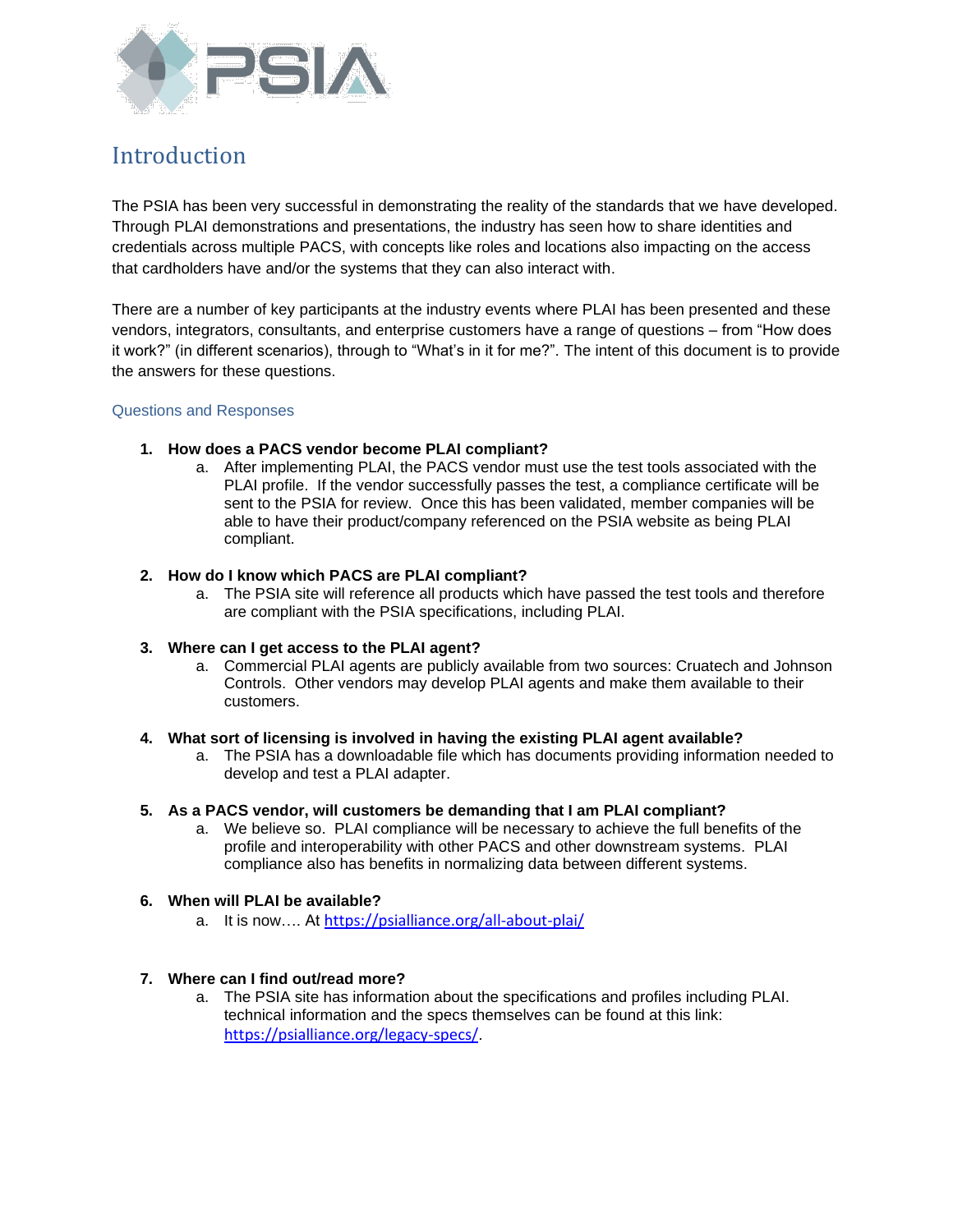

#### **8. What are the benefits for my organization?**

- a. The benefit for an organization in implementing PLAI is to control access to assets physical or logical with the same consistent approach to ensure assets are protected across the enterprise security continuum.
- b. Making access interoperable, whether that is access to a building or computer data, and enabling ubiquity of access across the continuum, allows for cost reduction and efficiencies. It makes sense to remove the cost duplication of managing two identities because each end of the security continuum previously did their own separate thing.
- c. Because the PLAI approach uses standards and interoperability, it means that PLAI can transform the physical-logical identity landscape by using LDAP to connect to a logical authoritative source to push relevant directory information to physical access control systems. Besides being powerful, the resultant business efficiencies justify the reason to invest, and the enhanced and synchronized logical-physical security framework adds powerful new enterprise-wide security capabilities, while removing cost, and simplifying our overall and coordinated identity strategy. In addition, it has significant value in eliminating conflicts in a security ecosystem. There is one trusted source, so duplication of records is unlikely.

#### **9. What if I have only one PACS?**

- a. PLAI is an interface designed to connect different systems which have a necessity to harmonize some or all of the following information in a secure, network connected environment.
	- i. Identity
	- ii. Credential
	- iii. Streaming location information of a person
	- iv. Roles

Even in a single PACS environment, there are many other systems that can benefit from these information areas. For example, intelligent package management, energy management systems, hoteling systems, and logical access control systems that rely on information from physical location of a person, etc. can all benefit from being connected through PLAI

#### **10. What if I have multiple PACS and some PACS that are PLAI-compliant but some are not?**

a. Obviously, those that have PLAI-compliant interface would benefit from easier integration and the ones that do not will have to continue to process the information exchange as they would do today and only be interoperable if custom integrations are implemented.

#### **11. In a multiple PACS customer scenario, who provides and owns the agent?**

a. A PLAI agent is based on a set of specifications and any company can build a product which meets these specifications. It is up to customers to acquire the PLAI agent. It could be provided by one of the PACS vendors (for example Johnson Controls or Kastle Systems) or from a third-party vendor (for example Cruatech).

#### **12. Do I have to use AD as the source of authority?**

a. Any LDAP v3 interface can be used as a source of authority

#### **13. Is the AD interface out of the box or is there an integration project required?**

a. Typically, there is some configuration mapping that is necessary. A well designed PLAI agent would most likely accommodate changes to these configurations settings to take place in one session with the customer.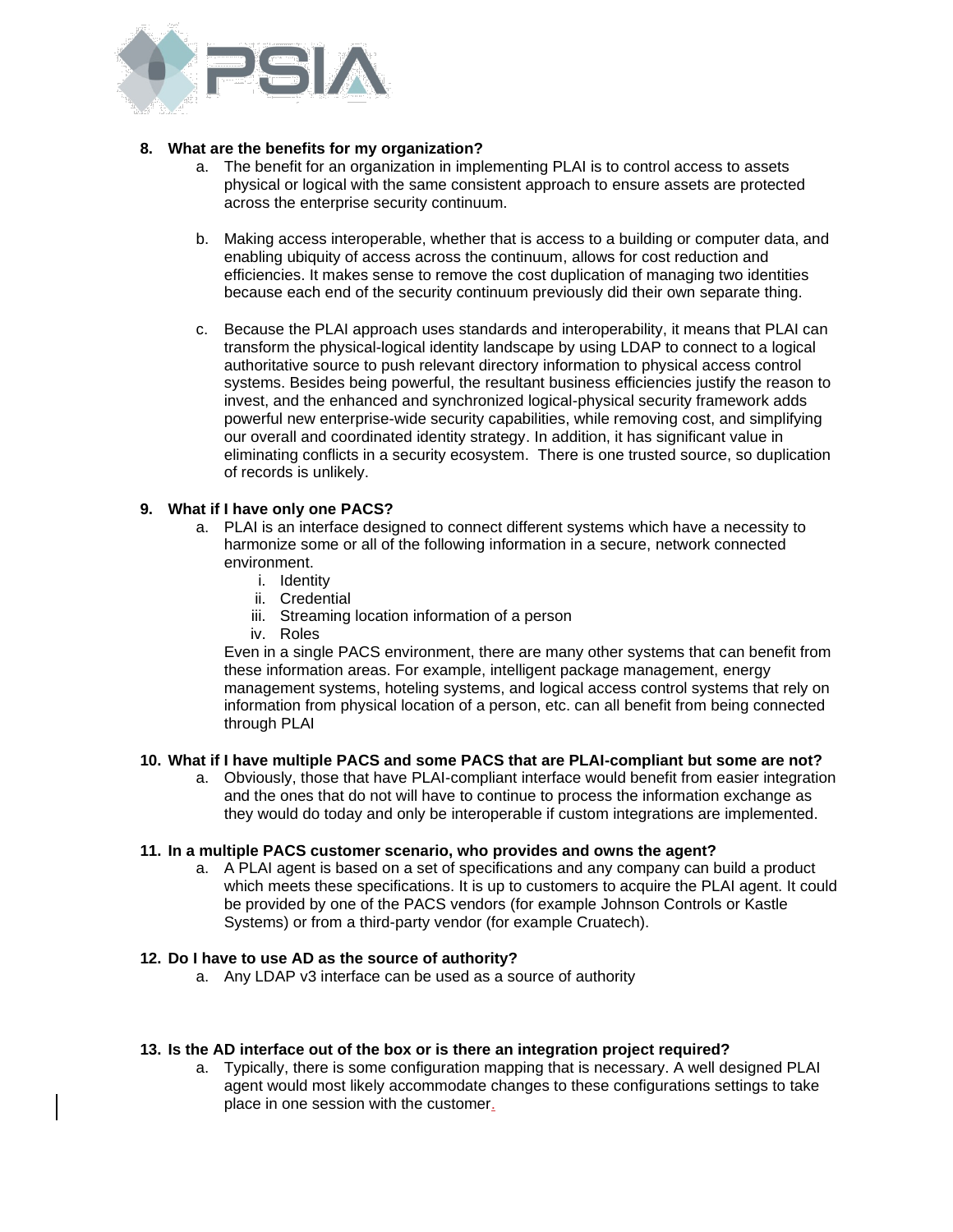

#### **14. Is there a user interface I have to install and use to make this happen?**

a. The PLAI agent will need to provide a user interface.

#### **15. What business value am I, as a consultant or integrator to the security industry, going to provide to customers by adopting PLAI compliant PACS and this architecture?**

a. Ease of integration and interoperability of various PACS and other systems for the end customer. Significant cost savings with reduced coding requirements, removal of redundant manual data entry of employee records in multiple systems and the benefits of being able to avoid the data in these systems from conflicting in the future.

#### **16. Where can I find out more technical detail about PLAI?**

a. The website provides a host of information on PSIA/PLAI, implementation guides, test tools and other information to assist you. <https://psialliance.org/all-about-plai/>.

#### **17. Is there an implementation guide for completing the PLAI adaptor?**

- a. Yes this can be found on the PLAI website. <https://psialliance.org/all-about-plai/>.
- **18. As a consultant to the industry, is there a PLAI specification available that I can use for my documentation/specification use?**
	- a. Yes. There is an [A&E Specification](https://psialliance.org/wp-content/uploads/2019/10/PLAI-RFQ-Language-Final-191009.pdf) on the PSIA site. This will provide information which can be included in RFQs and related proposals specifying PLAI in a security environment.

#### **19. What do I need to do to start implementing a PLAI adaptor within my PACS system?**

- a. The downloaded file contains the information needed.
- b. Some of the key areas to cover are:
	- i. The current specs, and an understanding of the PLAI profile (while PLAI is part of the Area Control spec, it is in the process of being converted to a unique PLAI specification which is expected to be available in July 2018
	- ii. Current XSD's
	- iii. Development tools and libraries for building a REST web service e.g. Java, .Net. The adaptor may be implemented outside of the PACS system, in which case the PACS ideally has a suitable API for accessing credentials, holders, events, etc.
	- iv. It is worth noting that PLAI imposes certain data storage requirements like UUIDs, so if those properties are not already available within the PACS, the properties may need to be added to the PACS, or, the adaptor needs its own place to store them
- c. See the implementation guide for more detailed instruction

#### **20. How does my IT department need to get involved in implementing PLAI?**

a. The "logical" identity leaders should be involved in the discussion early in the process to make sure that they are aligned with their physical identity team and solution provider.

#### **21. What test tools are available?**

d. PSIA provide a set of PLAI compliance testing tools. Test tools are available to any company, but in order to have a compliant product, you must be a PSIA member.

#### **22. How long does the implementation normally take? For a test system? To be production ready?**

a. Example test system implementation is 4-6 weeks. Production-ready is estimated at an additional 4-6 weeks.